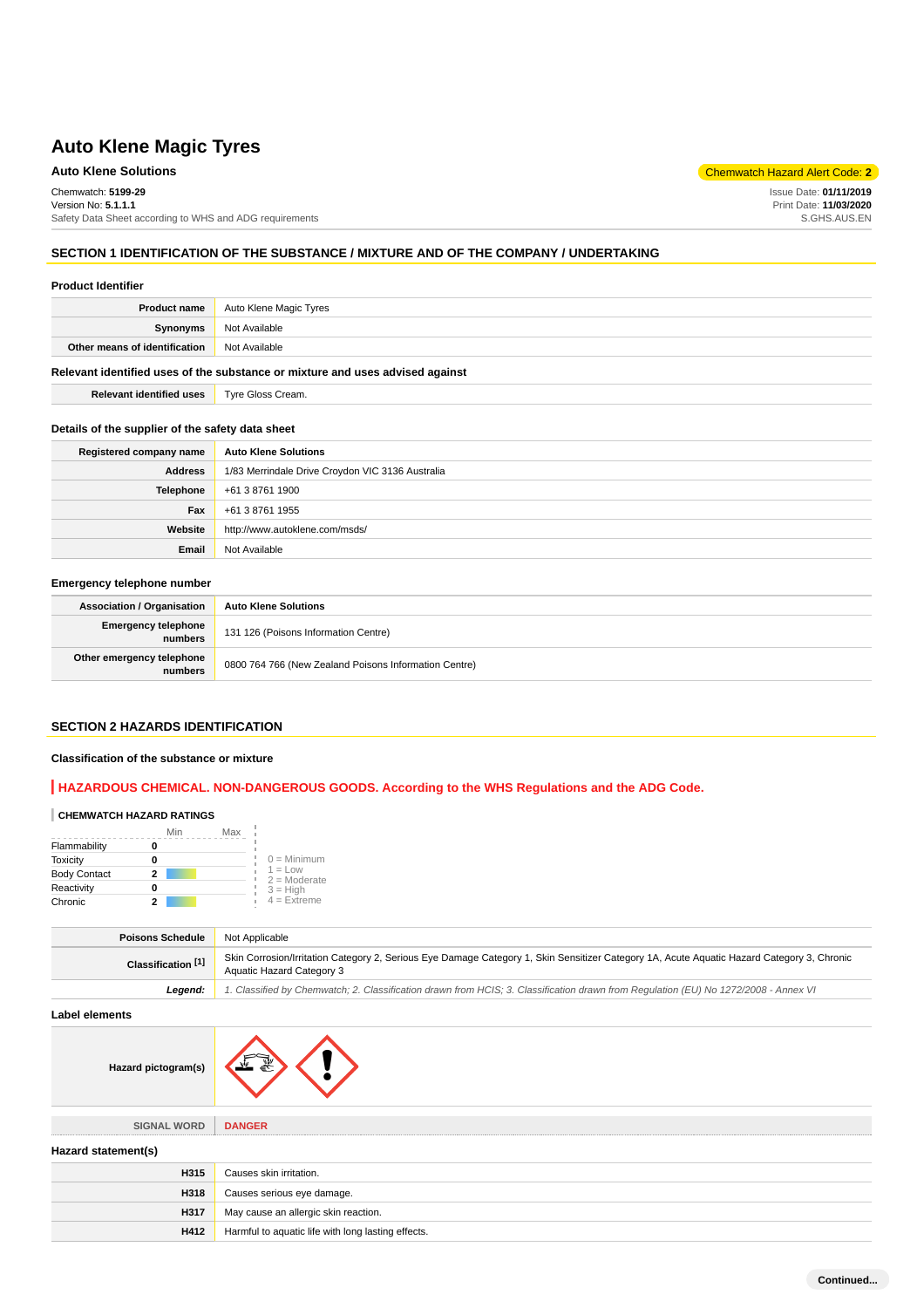#### **Precautionary statement(s) Prevention**

| P280             | Wear protective gloves/protective clothing/eye protection/face protection. |
|------------------|----------------------------------------------------------------------------|
| P261             | Avoid breathing mist/vapours/spray.                                        |
| P <sub>273</sub> | Avoid release to the environment.                                          |
| P272             | Contaminated work clothing should not be allowed out of the workplace.     |

#### **Precautionary statement(s) Response**

| P305+P351+P338 | IF IN EYES: Rinse cautiously with water for several minutes. Remove contact lenses, if present and easy to do. Continue rinsing. |
|----------------|----------------------------------------------------------------------------------------------------------------------------------|
| P310           | Immediately call a POISON CENTER or doctor/physician.                                                                            |
| P321           | Specific treatment (see advice on this label).                                                                                   |
| P362           | Take off contaminated clothing and wash before reuse.                                                                            |
| P302+P352      | IF ON SKIN: Wash with plenty of water.                                                                                           |
| P333+P313      | If skin irritation or rash occurs: Get medical advice/attention.                                                                 |

#### **Precautionary statement(s) Storage**

#### Not Applicable

#### **Precautionary statement(s) Disposal**

**P501** Dispose of contents/container to authorised hazardous or special waste collection point in accordance with any local regulation.

#### **SECTION 3 COMPOSITION / INFORMATION ON INGREDIENTS**

#### **Substances**

See section below for composition of Mixtures

# **Mixtures**

| <b>CAS No</b> | %[weight] | Name                                 |
|---------------|-----------|--------------------------------------|
| 63148-62-9    | 15-30     | polydimethylsiloxane                 |
| 56-81-5       | < 10      | glycerol                             |
| 127087-87-0   | < 10      | 4-nonvlphenol, branched, ethoxylated |
| Not Available | < 10      | polyelectrolyte proprietary          |
| 7732-18-5     | $30 - 60$ | water                                |

# **SECTION 4 FIRST AID MEASURES**

#### **Description of first aid measures**

| <b>Eye Contact</b>  | If this product comes in contact with the eyes:<br>▶ Wash out immediately with fresh running water.<br>Ensure complete irrigation of the eye by keeping eyelids apart and away from eye and moving the eyelids by occasionally lifting the upper<br>and lower lids.<br>► Seek medical attention without delay; if pain persists or recurs seek medical attention.<br>Removal of contact lenses after an eye injury should only be undertaken by skilled personnel. |
|---------------------|--------------------------------------------------------------------------------------------------------------------------------------------------------------------------------------------------------------------------------------------------------------------------------------------------------------------------------------------------------------------------------------------------------------------------------------------------------------------|
| <b>Skin Contact</b> | If skin contact occurs:<br>Immediately remove all contaminated clothing, including footwear.<br>Flush skin and hair with running water (and soap if available).<br>▶ Seek medical attention in event of irritation.                                                                                                                                                                                                                                                |
| Inhalation          | If fumes, aerosols or combustion products are inhaled remove from contaminated area.<br>Other measures are usually unnecessary.                                                                                                                                                                                                                                                                                                                                    |
| Ingestion           | Immediately give a glass of water.<br>First aid is not generally required. If in doubt, contact a Poisons Information Centre or a doctor.                                                                                                                                                                                                                                                                                                                          |

**Indication of any immediate medical attention and special treatment needed**

Treat symptomatically.

#### **SECTION 5 FIREFIGHTING MEASURES**

# **Extinguishing media**

The product contains a substantial proportion of water, therefore there are no restrictions on the type of extinguishing media which may be used. Choice of extinguishing media should take into account surrounding areas.

Though the material is non-combustible, evaporation of water from the mixture, caused by the heat of nearby fire, may produce floating layers of combustible substances. In such an event consider:

- $\blacktriangleright$  foam.
- dry chemical powder.
- carbon dioxide.

#### **Special hazards arising from the substrate or mixture**

**Fire Incompatibility** None known.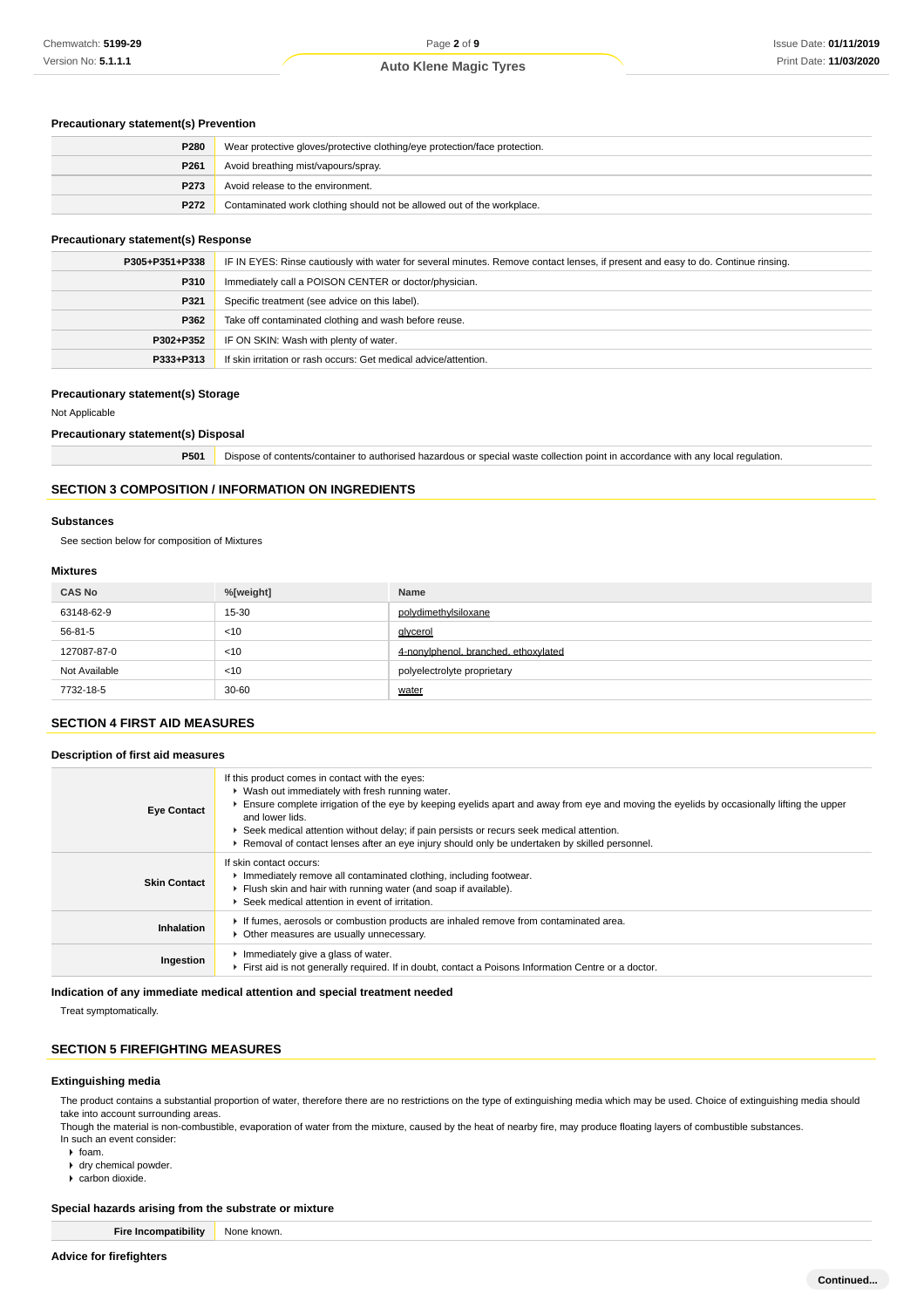| <b>Fire Fighting</b>         | Alert Fire Brigade and tell them location and nature of hazard.<br>• Wear breathing apparatus plus protective gloves in the event of a fire.<br>Prevent, by any means available, spillage from entering drains or water courses.<br>• Use fire fighting procedures suitable for surrounding area.<br>DO NOT approach containers suspected to be hot.<br>• Cool fire exposed containers with water spray from a protected location.<br>If safe to do so, remove containers from path of fire.                                                                                                                                                                                                                                                                                                                                                                                                                                                                                                                                                                                                                                                                                                                                                |
|------------------------------|---------------------------------------------------------------------------------------------------------------------------------------------------------------------------------------------------------------------------------------------------------------------------------------------------------------------------------------------------------------------------------------------------------------------------------------------------------------------------------------------------------------------------------------------------------------------------------------------------------------------------------------------------------------------------------------------------------------------------------------------------------------------------------------------------------------------------------------------------------------------------------------------------------------------------------------------------------------------------------------------------------------------------------------------------------------------------------------------------------------------------------------------------------------------------------------------------------------------------------------------|
| <b>Fire/Explosion Hazard</b> | High temperature decomposition products include silicon dioxide, small amounts of formaldehyde, formic acid, acetic acid and traces of<br>silicon polymers.<br>These gases may ignite and, depending on circumstances, may cause the resin/polymer to ignite.<br>An outer skin of silica may also form. Extinguishing of fire, beneath the skin, may be difficult.<br>The material is not readily combustible under normal conditions.<br>► However, it will break down under fire conditions and the organic component may burn.<br>Not considered to be a significant fire risk.<br>Heat may cause expansion or decomposition with violent rupture of containers.<br>▶ Decomposes on heating and may produce toxic fumes of carbon monoxide (CO).<br>• May emit acrid smoke.<br>Decomposes on heating and produces toxic fumes of:<br>carbon dioxide (CO2)<br>silicon dioxide (SiO2)<br>other pyrolysis products typical of burning organic material.<br>May emit poisonous fumes.<br>May emit corrosive fumes.<br>CARE: Water in contact with hot liquid may cause foaming and a steam explosion with wide scattering of hot oil and possible severe burns.<br>Foaming may cause overflow of containers and may result in possible fire. |
| <b>HAZCHEM</b>               | Not Applicable                                                                                                                                                                                                                                                                                                                                                                                                                                                                                                                                                                                                                                                                                                                                                                                                                                                                                                                                                                                                                                                                                                                                                                                                                              |

# **SECTION 6 ACCIDENTAL RELEASE MEASURES**

#### **Personal precautions, protective equipment and emergency procedures**

See section 8

# **Environmental precautions**

See section 12

# **Methods and material for containment and cleaning up**

| <b>Minor Spills</b> | • Clean up all spills immediately.<br>Avoid breathing vapours and contact with skin and eyes.<br>► Control personal contact with the substance, by using protective equipment.<br>Contain and absorb spill with sand, earth, inert material or vermiculite.<br>$\triangleright$ Wipe up.<br>▶ Place in a suitable, labelled container for waste disposal.                                                                                                                                                                                                                                                                                                                           |
|---------------------|-------------------------------------------------------------------------------------------------------------------------------------------------------------------------------------------------------------------------------------------------------------------------------------------------------------------------------------------------------------------------------------------------------------------------------------------------------------------------------------------------------------------------------------------------------------------------------------------------------------------------------------------------------------------------------------|
| <b>Major Spills</b> | Silicone fluids, even in small quantities, may present a slip hazard.<br>It may be necessary to rope off area and place warning signs around perimeter.<br>• Clean up area from spill, with suitable absorbant, as soon as practically possible.<br>Final cleaning may require use of steam, solvents or detergents.<br>Moderate hazard.<br>• Clear area of personnel and move upwind.<br>Alert Fire Brigade and tell them location and nature of hazard.<br>▶ Wear breathing apparatus plus protective gloves.<br>Prevent, by any means available, spillage from entering drains or water course.<br>Stop leak if safe to do so.<br>Contain spill with sand, earth or vermiculite. |

Personal Protective Equipment advice is contained in Section 8 of the SDS.

#### **SECTION 7 HANDLING AND STORAGE**

| Precautions for safe handling                                |                                                                                                                                                                                                                                                                                                                                                                                                                                                                                                     |
|--------------------------------------------------------------|-----------------------------------------------------------------------------------------------------------------------------------------------------------------------------------------------------------------------------------------------------------------------------------------------------------------------------------------------------------------------------------------------------------------------------------------------------------------------------------------------------|
| Safe handling                                                | <b>DO NOT</b> allow clothing wet with material to stay in contact with skin<br>Avoid all personal contact, including inhalation.<br>▶ Wear protective clothing when risk of exposure occurs.<br>$\blacktriangleright$ Use in a well-ventilated area.<br>▶ Prevent concentration in hollows and sumps.<br>DO NOT enter confined spaces until atmosphere has been checked.<br>► DO NOT allow material to contact humans, exposed food or food utensils.<br>Avoid contact with incompatible materials. |
| Other information                                            | Store in original containers.<br>▶ Keep containers securely sealed.<br>Store in a cool, dry, well-ventilated area.<br>Store away from incompatible materials and foodstuff containers.<br>▶ Protect containers against physical damage and check regularly for leaks.<br>▶ Observe manufacturer's storage and handling recommendations contained within this SDS.                                                                                                                                   |
| Conditions for safe storage, including any incompatibilities |                                                                                                                                                                                                                                                                                                                                                                                                                                                                                                     |

|                    | Polyethylene or polypropylene container.                                             |
|--------------------|--------------------------------------------------------------------------------------|
| Suitable container | ▶ Packing as recommended by manufacturer.                                            |
|                    | $\blacktriangleright$ Check all containers are clearly labelled and free from leaks. |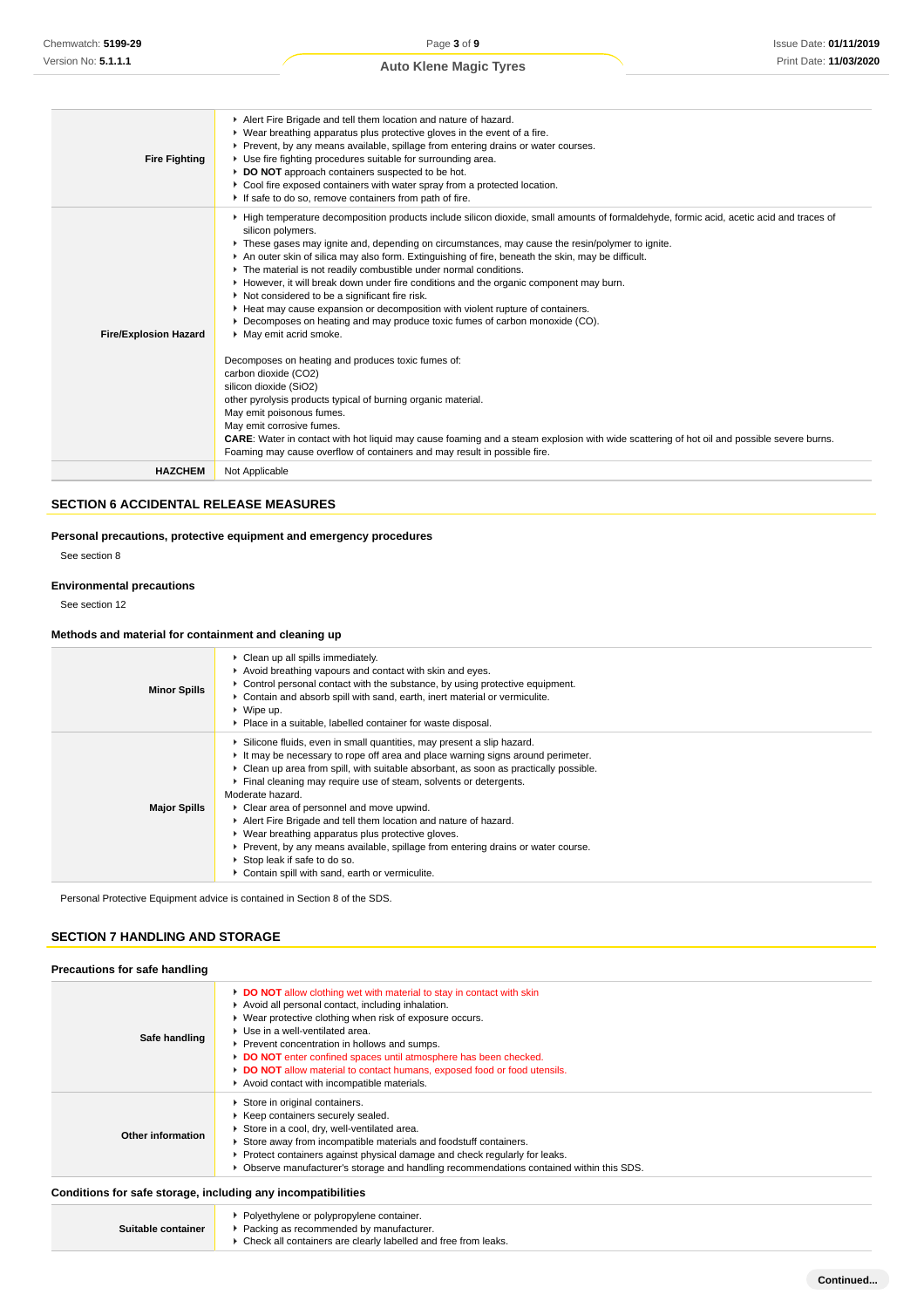**Storage incompatibility** Avoid contamination of water, foodstuffs, feed or seed.<br> **Avoid reaction with oxidising agents** 

# **SECTION 8 EXPOSURE CONTROLS / PERSONAL PROTECTION**

# **Control parameters**

# **OCCUPATIONAL EXPOSURE LIMITS (OEL)**

#### **INGREDIENT DATA**

| <b>Source</b>                | Ingredient           | <b>Material</b><br>name | <b>TWA</b>  | <b>STEL</b>      | Peak             | <b>Notes</b>           |        |                                                                   |        |
|------------------------------|----------------------|-------------------------|-------------|------------------|------------------|------------------------|--------|-------------------------------------------------------------------|--------|
| Australia Exposure Standards | glycerol             | Glycerin mist           | 10<br>mq/m3 | Not<br>Available | Not<br>Available | 1% crystalline silica. |        | (a) This value is for inhalable dust containing no asbestos and < |        |
| <b>EMERGENCY LIMITS</b>      |                      |                         |             |                  |                  |                        |        |                                                                   |        |
| Ingredient                   | <b>Material name</b> |                         |             |                  |                  |                        | TEEL-1 | TEEL-2                                                            | TEEL-3 |

| polydimethylsiloxane                    | Dimethyl siloxane; (Dimethylpolysiloxane; Syltherm XLT; Syltherm 800; Silicone 360) |                     | 65 mg/m3          | 720 mg/m3 | 4,300 mg/m3 |
|-----------------------------------------|-------------------------------------------------------------------------------------|---------------------|-------------------|-----------|-------------|
| glycerol                                | Glycerine (mist); (Glycerol; Glycerin)                                              |                     | 45 mg/m3          | 180 mg/m3 | 1,100 mg/m3 |
| 4-nonylphenol, branched,<br>ethoxylated | Nonylphenol, 4-, branched, ethoxylated                                              |                     | $30 \text{ mg/m}$ | 330 mg/m3 | 2,000 mg/m3 |
| 4-nonylphenol, branched,<br>ethoxylated | Nonylphenoxypolyethoxyethanol                                                       |                     | $30 \text{ mg/m}$ | 330 mg/m3 | 2,000 mg/m3 |
|                                         |                                                                                     |                     |                   |           |             |
| Ingredient                              | <b>Original IDLH</b>                                                                | <b>Revised IDLH</b> |                   |           |             |
| polydimethylsiloxane                    | Not Available                                                                       | Not Available       |                   |           |             |
| glycerol                                | Not Available                                                                       | Not Available       |                   |           |             |
| 4-nonylphenol, branched,<br>ethoxylated | Not Available                                                                       | Not Available       |                   |           |             |
| water                                   | Not Available<br>Not Available                                                      |                     |                   |           |             |
| <b>OCCUPATIONAL EXPOSURE BANDING</b>    |                                                                                     |                     |                   |           |             |

| Ingredient                              | <b>Occupational Exposure Band Rating</b>                                                                                                                                                                                                                                                                                                                                 | <b>Occupational Exposure Band Limit</b> |
|-----------------------------------------|--------------------------------------------------------------------------------------------------------------------------------------------------------------------------------------------------------------------------------------------------------------------------------------------------------------------------------------------------------------------------|-----------------------------------------|
| 4-nonylphenol, branched,<br>ethoxylated |                                                                                                                                                                                                                                                                                                                                                                          | $\leq 0.1$ ppm                          |
| Notes:                                  | Occupational exposure banding is a process of assigning chemicals into specific categories or bands based on a chemical's potency and the<br>adverse health outcomes associated with exposure. The output of this process is an occupational exposure band (OEB), which corresponds to a<br>range of exposure concentrations that are expected to protect worker health. |                                         |

#### **Exposure controls**

| <b>Personal protection</b><br>Safety glasses with side shields.<br>Chemical goggles.<br>▶ Contact lenses may pose a special hazard; soft contact lenses may absorb and concentrate irritants. A written policy document, describing<br>the wearing of lenses or restrictions on use, should be created for each workplace or task. This should include a review of lens absorption<br>Eye and face protection<br>and adsorption for the class of chemicals in use and an account of injury experience. Medical and first-aid personnel should be trained in<br>their removal and suitable equipment should be readily available. In the event of chemical exposure, begin eye irrigation immediately and<br>remove contact lens as soon as practicable.<br><b>Skin protection</b><br>See Hand protection below<br>▶ Wear chemical protective gloves, e.g. PVC.<br>▶ Wear safety footwear or safety gumboots, e.g. Rubber<br><b>NOTE:</b><br>▶ The material may produce skin sensitisation in predisposed individuals. Care must be taken, when removing gloves and other protective<br>equipment, to avoid all possible skin contact.<br>▶ Contaminated leather items, such as shoes, belts and watch-bands should be removed and destroyed.<br>The selection of suitable gloves does not only depend on the material, but also on further marks of quality which vary from manufacturer to<br>Hands/feet protection<br>manufacturer. Where the chemical is a preparation of several substances, the resistance of the glove material can not be calculated in advance<br>and has therefore to be checked prior to the application.<br>The exact break through time for substances has to be obtained from the manufacturer of the protective gloves and has to be observed when<br>making a final choice.<br>Personal hygiene is a key element of effective hand care. Gloves must only be worn on clean hands. After using gloves, hands should be<br>washed and dried thoroughly. Application of a non-perfumed moisturiser is recommended.<br><b>Body protection</b><br>See Other protection below | Appropriate engineering<br>controls | Engineering controls are used to remove a hazard or place a barrier between the worker and the hazard. Well-designed engineering controls can<br>be highly effective in protecting workers and will typically be independent of worker interactions to provide this high level of protection.<br>The basic types of engineering controls are:<br>Process controls which involve changing the way a job activity or process is done to reduce the risk.<br>Enclosure and/or isolation of emission source which keeps a selected hazard "physically" away from the worker and ventilation that strategically<br>"adds" and "removes" air in the work environment. Ventilation can remove or dilute an air contaminant if designed properly. The design of a<br>ventilation system must match the particular process and chemical or contaminant in use.<br>Employers may need to use multiple types of controls to prevent employee overexposure. |
|--------------------------------------------------------------------------------------------------------------------------------------------------------------------------------------------------------------------------------------------------------------------------------------------------------------------------------------------------------------------------------------------------------------------------------------------------------------------------------------------------------------------------------------------------------------------------------------------------------------------------------------------------------------------------------------------------------------------------------------------------------------------------------------------------------------------------------------------------------------------------------------------------------------------------------------------------------------------------------------------------------------------------------------------------------------------------------------------------------------------------------------------------------------------------------------------------------------------------------------------------------------------------------------------------------------------------------------------------------------------------------------------------------------------------------------------------------------------------------------------------------------------------------------------------------------------------------------------------------------------------------------------------------------------------------------------------------------------------------------------------------------------------------------------------------------------------------------------------------------------------------------------------------------------------------------------------------------------------------------------------------------------------------------------------------------------------------------------------------|-------------------------------------|-------------------------------------------------------------------------------------------------------------------------------------------------------------------------------------------------------------------------------------------------------------------------------------------------------------------------------------------------------------------------------------------------------------------------------------------------------------------------------------------------------------------------------------------------------------------------------------------------------------------------------------------------------------------------------------------------------------------------------------------------------------------------------------------------------------------------------------------------------------------------------------------------------------------------------------------------|
|                                                                                                                                                                                                                                                                                                                                                                                                                                                                                                                                                                                                                                                                                                                                                                                                                                                                                                                                                                                                                                                                                                                                                                                                                                                                                                                                                                                                                                                                                                                                                                                                                                                                                                                                                                                                                                                                                                                                                                                                                                                                                                        |                                     |                                                                                                                                                                                                                                                                                                                                                                                                                                                                                                                                                                                                                                                                                                                                                                                                                                                                                                                                                 |
|                                                                                                                                                                                                                                                                                                                                                                                                                                                                                                                                                                                                                                                                                                                                                                                                                                                                                                                                                                                                                                                                                                                                                                                                                                                                                                                                                                                                                                                                                                                                                                                                                                                                                                                                                                                                                                                                                                                                                                                                                                                                                                        |                                     |                                                                                                                                                                                                                                                                                                                                                                                                                                                                                                                                                                                                                                                                                                                                                                                                                                                                                                                                                 |
|                                                                                                                                                                                                                                                                                                                                                                                                                                                                                                                                                                                                                                                                                                                                                                                                                                                                                                                                                                                                                                                                                                                                                                                                                                                                                                                                                                                                                                                                                                                                                                                                                                                                                                                                                                                                                                                                                                                                                                                                                                                                                                        |                                     |                                                                                                                                                                                                                                                                                                                                                                                                                                                                                                                                                                                                                                                                                                                                                                                                                                                                                                                                                 |
|                                                                                                                                                                                                                                                                                                                                                                                                                                                                                                                                                                                                                                                                                                                                                                                                                                                                                                                                                                                                                                                                                                                                                                                                                                                                                                                                                                                                                                                                                                                                                                                                                                                                                                                                                                                                                                                                                                                                                                                                                                                                                                        |                                     |                                                                                                                                                                                                                                                                                                                                                                                                                                                                                                                                                                                                                                                                                                                                                                                                                                                                                                                                                 |
|                                                                                                                                                                                                                                                                                                                                                                                                                                                                                                                                                                                                                                                                                                                                                                                                                                                                                                                                                                                                                                                                                                                                                                                                                                                                                                                                                                                                                                                                                                                                                                                                                                                                                                                                                                                                                                                                                                                                                                                                                                                                                                        |                                     |                                                                                                                                                                                                                                                                                                                                                                                                                                                                                                                                                                                                                                                                                                                                                                                                                                                                                                                                                 |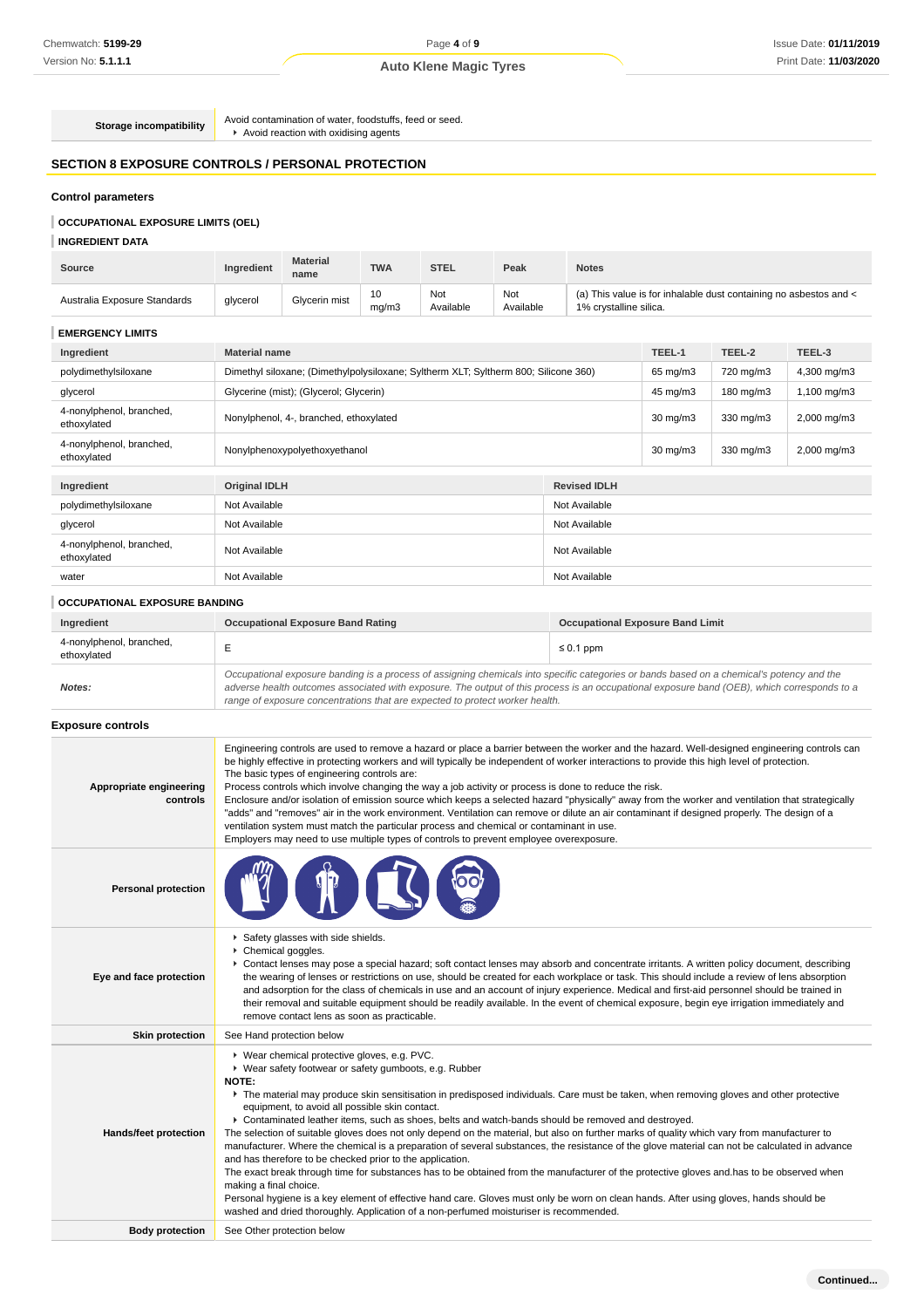| <b>Auto Klene Magic Tyres</b> |  |  |
|-------------------------------|--|--|
|-------------------------------|--|--|

| Other protection | • Overalls.<br>P.V.C. apron.<br>▶ Barrier cream.<br>Skin cleansing cream.<br>$\blacktriangleright$ Eye wash unit. |
|------------------|-------------------------------------------------------------------------------------------------------------------|
|------------------|-------------------------------------------------------------------------------------------------------------------|

#### **Recommended material(s)**

**GLOVE SELECTION INDEX**

Glove selection is based on a modified presentation of the:

 **"Forsberg Clothing Performance Index".**

 The effect(s) of the following substance(s) are taken into account in the **computergenerated** selection:

Auto Klene Magic Tyres

| <b>Material</b>  | <b>CPI</b> |
|------------------|------------|
| <b>BUTYL</b>     | C          |
| NATURAL RUBBER   | C          |
| NATURAL+NEOPRENE | C          |
| <b>NEOPRENE</b>  | C          |
| <b>NITRILE</b>   | C          |
| <b>PVA</b>       | C          |
| <b>VITON</b>     | C          |

\* CPI - Chemwatch Performance Index

A: Best Selection

B: Satisfactory; may degrade after 4 hours continuous immersion

C: Poor to Dangerous Choice for other than short term immersion

**NOTE**: As a series of factors will influence the actual performance of the glove, a final selection must be based on detailed observation -

\* Where the glove is to be used on a short term, casual or infrequent basis, factors such as "feel" or convenience (e.g. disposability), may dictate a choice of gloves which might otherwise be unsuitable following long-term or frequent use. A qualified practitioner should be consulted.

#### **Respiratory protection**

Type A-P Filter of sufficient capacity. (AS/NZS 1716 & 1715, EN 143:2000 & 149:2001, ANSI Z88 or national equivalent)

Where the concentration of gas/particulates in the breathing zone, approaches or exceeds the "Exposure Standard" (or ES), respiratory protection is required. Degree of protection varies with both face-piece and Class of filter; the nature of protection varies with Type of filter.

| <b>Required Minimum</b><br><b>Protection Factor</b> | <b>Half-Face</b><br>Respirator | <b>Full-Face</b><br>Respirator    | <b>Powered Air</b><br>Respirator       |
|-----------------------------------------------------|--------------------------------|-----------------------------------|----------------------------------------|
| up to $10 \times ES$                                | A-AUS P2                       |                                   | A-PAPR-AUS /<br>Class 1 P <sub>2</sub> |
| up to $50 \times ES$                                |                                | A-AUS / Class 1<br>P <sub>2</sub> |                                        |
| up to $100 \times ES$                               |                                | A-2 P2                            | A-PAPR-2 P2 $\land$                    |

#### ^ - Full-face

A(All classes) = Organic vapours, B AUS or B1 = Acid gasses, B2 = Acid gas or hydrogen cyanide(HCN), B3 = Acid gas or hydrogen cyanide(HCN), E = Sulfur dioxide(SO2), G = Agricultural chemicals, K = Ammonia(NH3), Hg = Mercury, NO = Oxides of nitrogen,  $MB =$  Methyl bromide,  $AX =$  Low boiling point organic compounds(below 65 degC)

- Cartridge respirators should never be used for emergency ingress or in areas of unknown vapour concentrations or oxygen content.
- ▶ The wearer must be warned to leave the contaminated area immediately on detecting any odours through the respirator. The odour may indicate that the mask is not functioning properly, that the vapour concentration is too high, or that the mask is not properly fitted. Because of these limitations, only restricted use of cartridge respirators is considered appropriate.
- Cartridge performance is affected by humidity. Cartridges should be changed after 2 hr of continuous use unless it is determined that the humidity is less than 75%, in which case, cartridges can be used for 4 hr. Used cartridges should be discarded daily, regardless of the length of time used

#### **SECTION 9 PHYSICAL AND CHEMICAL PROPERTIES**

#### **Information on basic physical and chemical properties**

**Appearance** Light blue creamy liquid with lemon / lime odour; mixes with water.

| <b>Physical state</b>                           | Liquid         | Relative density (Water = $1$ )            | $\overline{1}$ |
|-------------------------------------------------|----------------|--------------------------------------------|----------------|
| Odour                                           | Not Available  | Partition coefficient n-octanol<br>/ water | Not Available  |
| <b>Odour threshold</b>                          | Not Available  | Auto-ignition temperature (°C)             | Not Applicable |
| pH (as supplied)                                | $\overline{7}$ | <b>Decomposition temperature</b>           | Not Available  |
| Melting point / freezing point<br>(°C)          | Not Available  | Viscosity (cSt)                            | Not Available  |
| Initial boiling point and boiling<br>range (°C) | Not Available  | Molecular weight (g/mol)                   | Not Applicable |
| Flash point (°C)                                | Not Applicable | <b>Taste</b>                               | Not Available  |
| <b>Evaporation rate</b>                         | 1              | <b>Explosive properties</b>                | Not Available  |
| Flammability                                    | Not Applicable | <b>Oxidising properties</b>                | Not Available  |
| Upper Explosive Limit (%)                       | Not Applicable | Surface Tension (dyn/cm or<br>mN/m)        | Not Available  |
| Lower Explosive Limit (%)                       | Not Applicable | <b>Volatile Component (%vol)</b>           | 70             |
| Vapour pressure (kPa)                           | Not Available  | Gas group                                  | Not Available  |
| Solubility in water                             | Miscible       | pH as a solution (1%)                      | Not Available  |
| Vapour density (Air = 1)                        | Not Available  | VOC g/L                                    | Not Available  |

# **SECTION 10 STABILITY AND REACTIVITY**

| <b>Reactivity</b>         | See section 7                                                                                                                                                                                                                                                                                                                                                                                                                                       |
|---------------------------|-----------------------------------------------------------------------------------------------------------------------------------------------------------------------------------------------------------------------------------------------------------------------------------------------------------------------------------------------------------------------------------------------------------------------------------------------------|
| <b>Chemical stability</b> | Silicone fluids are stable under normal storage conditions.<br>Hazardous polymerisation will not occur.<br>$\cdot$ At temperatures $> 150$ C, silicones can slowly react with the oxygen in air.<br>When heated > 300 C, silicones can slowly depolymerise to volatile siloxanes whether or not air is present.<br>Unstable in the presence of incompatible materials.<br>Product is considered stable.<br>Hazardous polymerisation will not occur. |

**Continued...**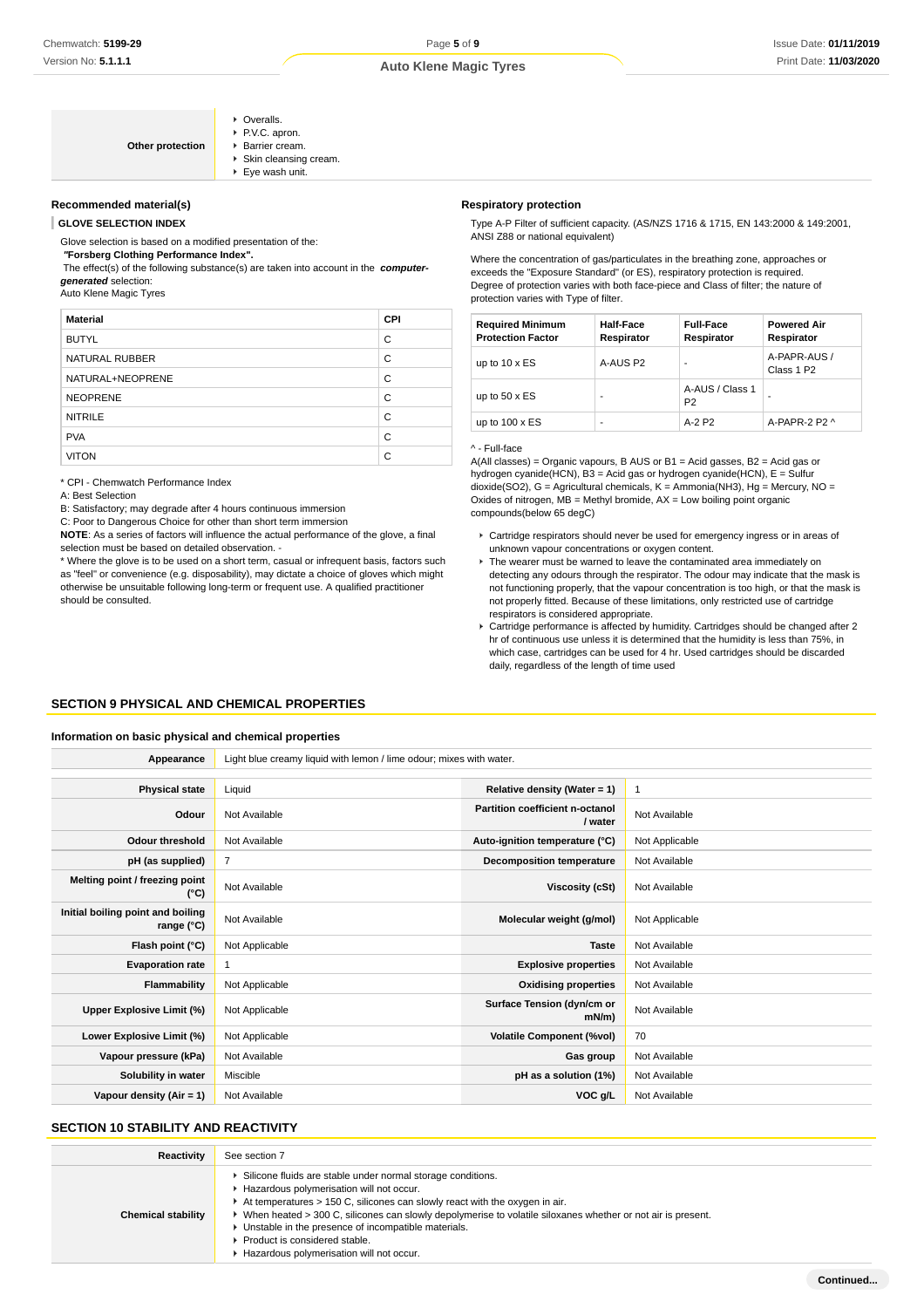| <b>Possibility of hazardous</b>       | See section 7 |
|---------------------------------------|---------------|
| <b>Conditions to avoid</b>            | See section 7 |
| Incompatible materials                | See section 7 |
| Hazardous decomposition See section 5 |               |
|                                       |               |

# **SECTION 11 TOXICOLOGICAL INFORMATION**

# **Information on toxicological effects**

| Inhaled             | The material is not thought to produce adverse health effects or irritation of the respiratory tract (as classified by EC Directives using animal<br>models). Nevertheless, good hygiene practice requires that exposure be kept to a minimum and that suitable control measures be used in an<br>occupational setting.<br>Vapours of silicones are generally fairly well tolerated, however very high concentrations can cause death within minutes due to respiratory<br>failure. At high temperatures, the fumes and oxidation products can be irritating and toxic and can cause depression leading to death in very high<br>doses.                                                                                                                                                          |
|---------------------|--------------------------------------------------------------------------------------------------------------------------------------------------------------------------------------------------------------------------------------------------------------------------------------------------------------------------------------------------------------------------------------------------------------------------------------------------------------------------------------------------------------------------------------------------------------------------------------------------------------------------------------------------------------------------------------------------------------------------------------------------------------------------------------------------|
| Ingestion           | Silicone fluids do not have a high acute toxicity. They may have a laxative effect and produce central nervous system depression.<br>The material has NOT been classified by EC Directives or other classification systems as "harmful by ingestion". This is because of the lack of<br>corroborating animal or human evidence.                                                                                                                                                                                                                                                                                                                                                                                                                                                                  |
| <b>Skin Contact</b> | There is some evidence to suggest that this material can cause inflammation of the skin on contact in some persons.<br>Low molecular weight silicone fluids may exhibit solvent action and may produce skin irritation.<br>Non-ionic surfactants cause less irritation than other surfactants as they have less ability to denature protein in the skin.<br>Open cuts, abraded or irritated skin should not be exposed to this material<br>Entry into the blood-stream, through, for example, cuts, abrasions or lesions, may produce systemic injury with harmful effects. Examine the skin<br>prior to the use of the material and ensure that any external damage is suitably protected.<br>Excessive use or prolonged contact may lead to defatting, drying and irritation of sensitive skin |
| Eye                 | Eye exposure to silicone fluids causes temporary irritation of the conjunctiva. Injection into the specific structures of the eye, however, causes<br>corneal scarring, permanent eye damage, allergic reactions and cataract, and may lead to blindness.<br>Non-ionic surfactants can cause numbing of the cornea, which masks discomfort normally caused by other agents and leads to corneal injury.<br>Irritation varies depending on the duration of contact, the nature and concentration of the surfactant.<br>Limited evidence or practical experience suggests, that the material may cause eye irritation in a substantial number of individuals. Prolonged<br>eye contact may cause inflammation characterised by a temporary redness of the conjunctiva (similar to windburn).       |
| <b>Chronic</b>      | Skin contact with the material is more likely to cause a sensitisation reaction in some persons compared to the general population.<br>Substance accumulation, in the human body, may occur and may cause some concern following repeated or long-term occupational exposure.<br>Based on experience with similar materials, there is a possibility that exposure to the material may reduce fertility in humans at levels which do<br>not cause other toxic effects.<br>Exposure to alkyl phenolics is associated with reduced sperm count and fertility in males.                                                                                                                                                                                                                              |

| <b>Auto Klene Magic Tyres</b> | <b>TOXICITY</b>                                                                                                                                                                                                                 | <b>IRRITATION</b>                                    |
|-------------------------------|---------------------------------------------------------------------------------------------------------------------------------------------------------------------------------------------------------------------------------|------------------------------------------------------|
|                               | Not Available                                                                                                                                                                                                                   | Not Available                                        |
| polydimethylsiloxane          | <b>TOXICITY</b>                                                                                                                                                                                                                 | <b>IRRITATION</b>                                    |
|                               | Dermal (rabbit) LD50: >2000 mg/kg <sup>[2]</sup>                                                                                                                                                                                | Eye (rabbit): 100 mg/1h - mild                       |
|                               | Oral (rat) LD50: >17000 mg/kg <sup>[2]</sup>                                                                                                                                                                                    |                                                      |
|                               | <b>TOXICITY</b>                                                                                                                                                                                                                 | <b>IRRITATION</b>                                    |
| glycerol                      | Oral (rat) LD50: >10000 mg/kg <sup>[2]</sup>                                                                                                                                                                                    | Not Available                                        |
|                               | <b>TOXICITY</b>                                                                                                                                                                                                                 | <b>IRRITATION</b>                                    |
|                               | Oral (rat) LD50: 1310 mg/kg[2]                                                                                                                                                                                                  | Eye (rabbit): SEVERE                                 |
| 4-nonylphenol, branched,      |                                                                                                                                                                                                                                 | Eye: adverse effect observed (irritating)[1]         |
| ethoxylated                   |                                                                                                                                                                                                                                 | Eye: no adverse effect observed (not irritating)[1]  |
|                               |                                                                                                                                                                                                                                 | Skin (rabbit): Mild                                  |
|                               |                                                                                                                                                                                                                                 | Skin: no adverse effect observed (not irritating)[1] |
|                               | <b>TOXICITY</b>                                                                                                                                                                                                                 | <b>IRRITATION</b>                                    |
| water                         | Oral (rat) LD50: >90000 mg/kg <sup>[2]</sup>                                                                                                                                                                                    | Not Available                                        |
| Legend:                       | 1. Value obtained from Europe ECHA Registered Substances - Acute toxicity 2.* Value obtained from manufacturer's SDS. Unless otherwise<br>specified data extracted from RTECS - Register of Toxic Effect of chemical Substances |                                                      |

| <b>POLYDIMETHYLSILOXANE</b> | No toxic response noted during 90 day subchronic inhalation toxicity studies The no observable effect level is 450 mg/m3. Non-irritating and<br>non-sensitising in human patch test. [Xerox]*<br>Siloxanes may impair liver and hormonal function, as well as the lung and kidney. They have not been found to be irritating to the skin and eyes.<br>They may potentially cause cancer (tumours of the womb in females) and may cause impaired fertility or infertility.<br>The material may be irritating to the eye, with prolonged contact causing inflammation. Repeated or prolonged exposure to irritants may produce<br>conjunctivitis.                                                                                           |
|-----------------------------|-------------------------------------------------------------------------------------------------------------------------------------------------------------------------------------------------------------------------------------------------------------------------------------------------------------------------------------------------------------------------------------------------------------------------------------------------------------------------------------------------------------------------------------------------------------------------------------------------------------------------------------------------------------------------------------------------------------------------------------------|
| <b>GLYCEROL</b>             | Asthma-like symptoms may continue for months or even years after exposure to the material ends. This may be due to a non-allergic condition<br>known as reactive airways dysfunction syndrome (RADS) which can occur after exposure to high levels of highly irritating compound. Main<br>criteria for diagnosing RADS include the absence of previous airways disease in a non-atopic individual, with sudden onset of persistent<br>asthma-like symptoms within minutes to hours of a documented exposure to the irritant. Other criteria for diagnosis of RADS include a reversible<br>airflow pattern on lung function tests, moderate to severe bronchial hyperreactivity on methacholine challenge testing, and the lack of minimal |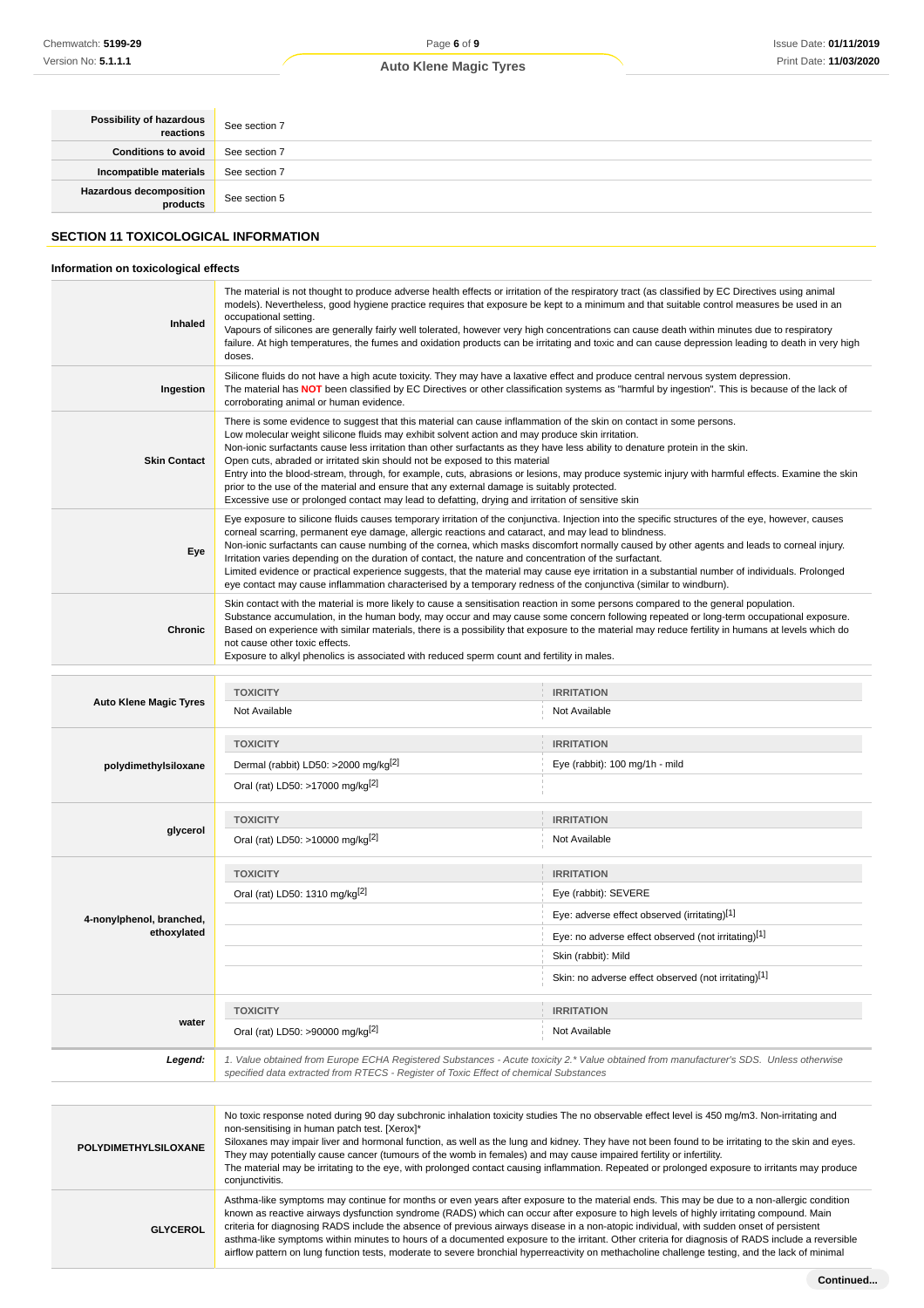| 4-NONYLPHENOL.<br><b>BRANCHED, ETHOXYLATED</b> | lymphocytic inflammation, without eosinophilia. RADS (or asthma) following an irritating inhalation is an infrequent disorder with rates related to<br>the concentration of and duration of exposure to the irritating substance. On the other hand, industrial bronchitis is a disorder that occurs as a<br>result of exposure due to high concentrations of irritating substance (often particles) and is completely reversible after exposure ceases. The<br>disorder is characterized by difficulty breathing, cough and mucus production.<br>At very high concentrations, evidence predicts that glycerol may cause tremor, irritation of the skin, eyes, digestive tract and airway. Otherwise it<br>is of low toxicity. There is no significant evidence to suggest that it causes cancer, genetic, reproductive or developmental toxicity.<br>551nonphens<br>Polyethers (such as ethoxylated surfactants and polyethylene glycols) are highly susceptible to being oxidized in the air. They then form complex<br>mixtures of oxidation products.<br>Animal testing reveals that whole the pure, non-oxidised surfactant is non-sensitizing, many of the oxidation products are sensitisers. The<br>oxidization products also cause irritation.<br>Humans have regular contact with alcohol ethoxylates through a variety of industrial and consumer products such as soaps, detergents and other<br>cleaning products. Exposure to these chemicals can occur through swallowing, inhalation, or contact with the skin or eyes. Studies of acute<br>toxicity show that relatively high volumes would have to occur to produce any toxic response. No death due to poisoning with alcohol ethoxylates<br>has ever been reported. Studies show that alcohol ethoxylates have low toxicity through swallowing and skin contact.<br>Animal studies show these chemicals may produce gastrointestinal irritation, stomach ulcers, hair standing up, diarrhea and lethargy. Slight to<br>severe irritation occurred when undiluted alcohol ethyoxylates were applied to the skin and eyes of animals. These chemicals show no indication<br>of genetic toxicity or potential to cause mutations and cancers.<br>Both laboratory and animal testing has shown that there is no evidence for alcohol ethoxylates (AEs) causing genetic damage, mutations or<br>cancer. No adverse reproductive or developmental effects were observed.<br>Tri-ethylene glycol ethers undergo enzymatic oxidation to toxic alkoxy acids. They may irritate the skin and the eyes. At high oral doses, they may<br>cause depressed reflexes, flaccid muscle tone, breathing difficulty and coma. Death may result in experimental animal. However, repeated<br>exposure may cause dose dependent damage to the kidneys as well as reproductive and developmental defects.<br>For nonylphenol:<br>Animal testing suggests that repeated exposure to nonylphenol may cause liver changes and kidney dysfunction. Nonylphenol was not found to<br>cause mutations or chromosomal aberrations.<br>The material may produce severe irritation to the eye causing pronounced inflammation. Repeated or prolonged exposure to irritants may<br>produce conjunctivitis.<br>The material may cause skin irritation after prolonged or repeated exposure and may produce on contact skin redness, swelling, the production of<br>vesicles, scaling and thickening of the skin. |                                 |   |
|------------------------------------------------|----------------------------------------------------------------------------------------------------------------------------------------------------------------------------------------------------------------------------------------------------------------------------------------------------------------------------------------------------------------------------------------------------------------------------------------------------------------------------------------------------------------------------------------------------------------------------------------------------------------------------------------------------------------------------------------------------------------------------------------------------------------------------------------------------------------------------------------------------------------------------------------------------------------------------------------------------------------------------------------------------------------------------------------------------------------------------------------------------------------------------------------------------------------------------------------------------------------------------------------------------------------------------------------------------------------------------------------------------------------------------------------------------------------------------------------------------------------------------------------------------------------------------------------------------------------------------------------------------------------------------------------------------------------------------------------------------------------------------------------------------------------------------------------------------------------------------------------------------------------------------------------------------------------------------------------------------------------------------------------------------------------------------------------------------------------------------------------------------------------------------------------------------------------------------------------------------------------------------------------------------------------------------------------------------------------------------------------------------------------------------------------------------------------------------------------------------------------------------------------------------------------------------------------------------------------------------------------------------------------------------------------------------------------------------------------------------------------------------------------------------------------------------------------------------------------------------------------------------------------------------------------------------------------------------------------------------------------------------------------------------------------------------------------------------------------------------------------------------------------------------------------------------------------------------------------------------------------------------------------------------------------------------------------------------------------------------------------------------------------------------------------------------------------------------------------------------|---------------------------------|---|
|                                                | for linear material: Maternal effects, effects on fertility recorded.                                                                                                                                                                                                                                                                                                                                                                                                                                                                                                                                                                                                                                                                                                                                                                                                                                                                                                                                                                                                                                                                                                                                                                                                                                                                                                                                                                                                                                                                                                                                                                                                                                                                                                                                                                                                                                                                                                                                                                                                                                                                                                                                                                                                                                                                                                                                                                                                                                                                                                                                                                                                                                                                                                                                                                                                                                                                                                                                                                                                                                                                                                                                                                                                                                                                                                                                                                              |                                 |   |
| <b>WATER</b>                                   | No significant acute toxicological data identified in literature search.                                                                                                                                                                                                                                                                                                                                                                                                                                                                                                                                                                                                                                                                                                                                                                                                                                                                                                                                                                                                                                                                                                                                                                                                                                                                                                                                                                                                                                                                                                                                                                                                                                                                                                                                                                                                                                                                                                                                                                                                                                                                                                                                                                                                                                                                                                                                                                                                                                                                                                                                                                                                                                                                                                                                                                                                                                                                                                                                                                                                                                                                                                                                                                                                                                                                                                                                                                           |                                 |   |
| <b>Acute Toxicity</b>                          | ×                                                                                                                                                                                                                                                                                                                                                                                                                                                                                                                                                                                                                                                                                                                                                                                                                                                                                                                                                                                                                                                                                                                                                                                                                                                                                                                                                                                                                                                                                                                                                                                                                                                                                                                                                                                                                                                                                                                                                                                                                                                                                                                                                                                                                                                                                                                                                                                                                                                                                                                                                                                                                                                                                                                                                                                                                                                                                                                                                                                                                                                                                                                                                                                                                                                                                                                                                                                                                                                  | Carcinogenicity                 | × |
| <b>Skin Irritation/Corrosion</b>               | ✔                                                                                                                                                                                                                                                                                                                                                                                                                                                                                                                                                                                                                                                                                                                                                                                                                                                                                                                                                                                                                                                                                                                                                                                                                                                                                                                                                                                                                                                                                                                                                                                                                                                                                                                                                                                                                                                                                                                                                                                                                                                                                                                                                                                                                                                                                                                                                                                                                                                                                                                                                                                                                                                                                                                                                                                                                                                                                                                                                                                                                                                                                                                                                                                                                                                                                                                                                                                                                                                  | Reproductivity                  | × |
| <b>Serious Eye Damage/Irritation</b>           | ✔                                                                                                                                                                                                                                                                                                                                                                                                                                                                                                                                                                                                                                                                                                                                                                                                                                                                                                                                                                                                                                                                                                                                                                                                                                                                                                                                                                                                                                                                                                                                                                                                                                                                                                                                                                                                                                                                                                                                                                                                                                                                                                                                                                                                                                                                                                                                                                                                                                                                                                                                                                                                                                                                                                                                                                                                                                                                                                                                                                                                                                                                                                                                                                                                                                                                                                                                                                                                                                                  | <b>STOT - Single Exposure</b>   | × |
| <b>Respiratory or Skin</b><br>sensitisation    | $\checkmark$                                                                                                                                                                                                                                                                                                                                                                                                                                                                                                                                                                                                                                                                                                                                                                                                                                                                                                                                                                                                                                                                                                                                                                                                                                                                                                                                                                                                                                                                                                                                                                                                                                                                                                                                                                                                                                                                                                                                                                                                                                                                                                                                                                                                                                                                                                                                                                                                                                                                                                                                                                                                                                                                                                                                                                                                                                                                                                                                                                                                                                                                                                                                                                                                                                                                                                                                                                                                                                       | <b>STOT - Repeated Exposure</b> | × |

Legend:  $\blacktriangleright$  - Data either not available or does not fill the criteria for classification  $\blacktriangleright$  – Data available to make classification

#### **SECTION 12 ECOLOGICAL INFORMATION**

#### **Toxicity Auto Klene Magic Tyres ENDPOINT TEST DURATION (HR) SPECIES VALUE SOURCE** Not Not<br>Available Not Available Not Available Not Available<br>Results are not available and Available Not Available Not Ava Available Not Available **polydimethylsiloxane ENDPOINT TEST DURATION (HR) SPECIES VALUE SOURCE** ل 1,06m (1,066 Fish 1,066 Fish 1,067 Fish 1,067 Fish 1,067 Fish 1,067 Fish 1,067 Fish 1,067 Fish 1,067 Fish 1, **glycerol ENDPOINT TEST DURATION (HR) SPECIES VALUE SOURCE**  $LC50$  96 Fish  $>0.011\text{-mg/L}$  2 EC50 96 Algae or other aquatic plants 77712.039mg/L 3 **4-nonylphenol, branched, ethoxylated ENDPOINT TEST DURATION (HR) SPECIES VALUE SOURCE**  $\textsf{LCS0}$   $\qquad \qquad \textsf{96}$   $\qquad \qquad \textsf{Fish}$   $\qquad \qquad \textsf{10mg/L}$  2 EC50 48 Crustacea 14mg/L 2 EC50 96 Algae or other aquatic plants 12mg/L 2 NOEC 96 BEER ALGAE ALGAE ARE A Algae or other aquatic plants 8mg/L 2 **water ENDPOINT TEST DURATION (HR) SPECIES VALUE SOURCE** LC50 96 Fish 897.520mg/L 3 EC50 96 96 Algae or other aquatic plants 8768.874mg/L 3 **Legend:** Extracted from 1. IUCLID Toxicity Data 2. Europe ECHA Registered Substances - Ecotoxicological Information - Aquatic Toxicity 3. EPIWIN Suite V3.12 (QSAR) - Aquatic Toxicity Data (Estimated) 4. US EPA, Ecotox database - Aquatic Toxicity Data 5. ECETOC Aquatic Hazard Assessment

Harmful to aquatic organisms, may cause long-term adverse effects in the aquatic environment.

Do NOT allow product to come in contact with surface waters or to intertidal areas below the mean high water mark. Do not contaminate water when cleaning equipment or disposing of equipment wash-waters.

Data 6. NITE (Japan) - Bioconcentration Data 7. METI (Japan) - Bioconcentration Data 8. Vendor Data

Wastes resulting from use of the product must be disposed of on site or at approved waste sites.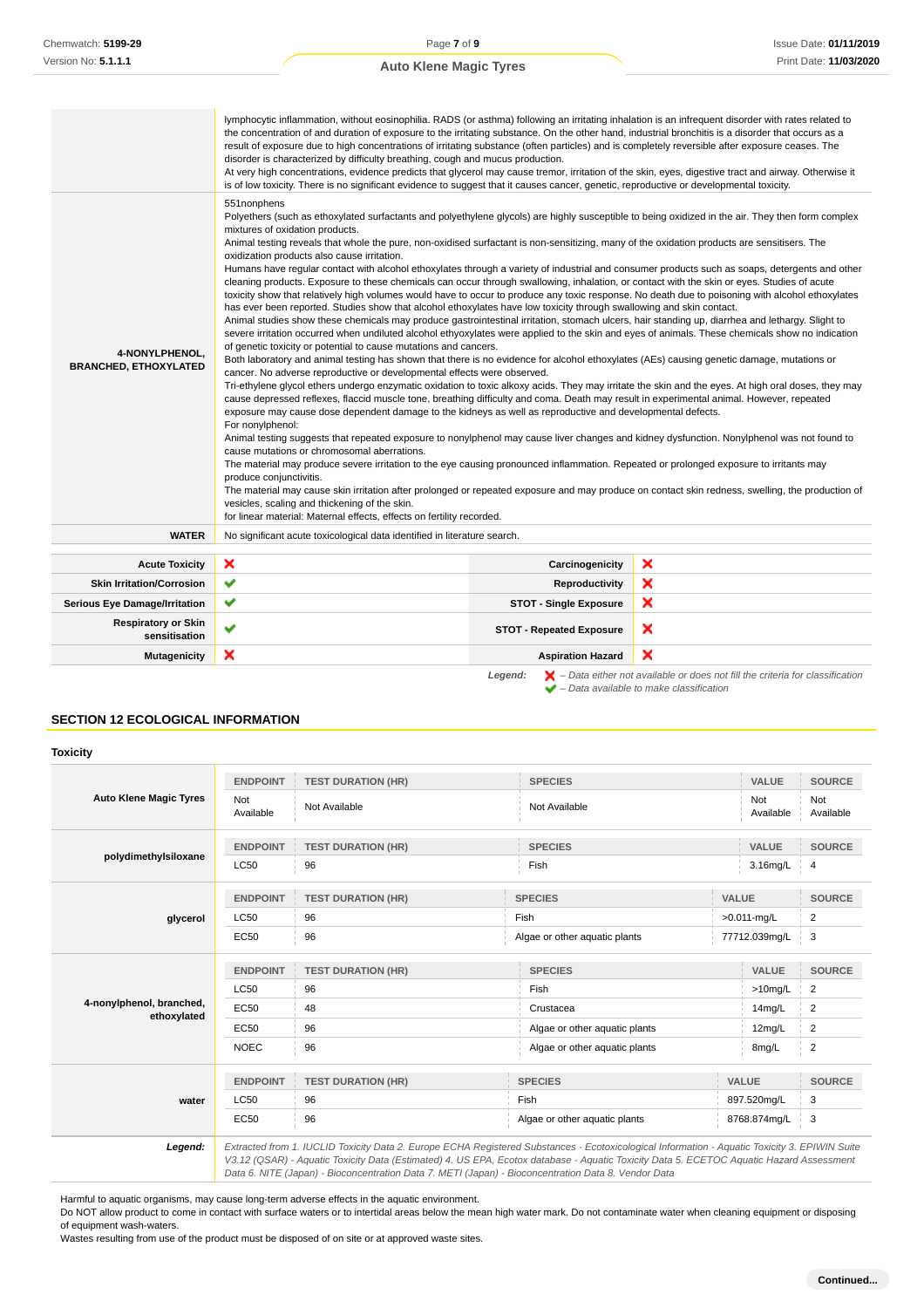# **Persistence and degradability**

| Ingredient | Persistence: Water/Soil | <b>Persistence: Air</b> |
|------------|-------------------------|-------------------------|
| glycerol   | LOW                     | LOW                     |
| water      | LOW<br>$\sim$ $\sim$    | LOW                     |

#### **Bioaccumulative potential**

| Ingredient | <b>Bioaccumulation</b>  |
|------------|-------------------------|
| glycerol   | LOW (LogKOW = $-1.76$ ) |
| water      | LOW (LogKOW = $-1.38$ ) |

# **Mobility in soil**

| Ingredient | <b>Mobility</b>      |
|------------|----------------------|
| glycerol   | $HIGH (KOC = 1)$     |
| water      | LOW ( $KOC = 14.3$ ) |

#### **SECTION 13 DISPOSAL CONSIDERATIONS**

| Waste treatment methods      |                                                                                                                                                                                                                                                                                                                                                                                                                                                                                                                                                                                                                                                                                                                                                                                                                                                                                                                                                                                                                                                                                       |
|------------------------------|---------------------------------------------------------------------------------------------------------------------------------------------------------------------------------------------------------------------------------------------------------------------------------------------------------------------------------------------------------------------------------------------------------------------------------------------------------------------------------------------------------------------------------------------------------------------------------------------------------------------------------------------------------------------------------------------------------------------------------------------------------------------------------------------------------------------------------------------------------------------------------------------------------------------------------------------------------------------------------------------------------------------------------------------------------------------------------------|
|                              | Containers may still present a chemical hazard/ danger when empty.<br>▶ Return to supplier for reuse/ recycling if possible.<br>Otherwise:<br>If container can not be cleaned sufficiently well to ensure that residuals do not remain or if the container cannot be used to store the same<br>product, then puncture containers, to prevent re-use, and bury at an authorised landfill.<br>► Where possible retain label warnings and SDS and observe all notices pertaining to the product.<br>Legislation addressing waste disposal requirements may differ by country, state and/ or territory. Each user must refer to laws operating in their<br>area. In some areas, certain wastes must be tracked.<br>A Hierarchy of Controls seems to be common - the user should investigate:<br>$\blacktriangleright$ Reduction<br>$\blacktriangleright$ Reuse                                                                                                                                                                                                                            |
| Product / Packaging disposal | $\triangleright$ Recycling<br>• Disposal (if all else fails)<br>This material may be recycled if unused, or if it has not been contaminated so as to make it unsuitable for its intended use. If it has been<br>contaminated, it may be possible to reclaim the product by filtration, distillation or some other means. Shelf life considerations should also be<br>applied in making decisions of this type. Note that properties of a material may change in use, and recycling or reuse may not always be<br>appropriate.<br>Recycle wherever possible.<br>▶ Consult manufacturer for recycling options or consult local or regional waste management authority for disposal if no suitable treatment or<br>disposal facility can be identified.<br>▶ Dispose of by: burial in a land-fill specifically licensed to accept chemical and / or pharmaceutical wastes or incineration in a licensed<br>apparatus (after admixture with suitable combustible material).<br>▶ Decontaminate empty containers. Observe all label safeguards until containers are cleaned and destroyed. |

#### **SECTION 14 TRANSPORT INFORMATION**

#### **Labels Required**

|    | <b>NO</b><br>$\sim$ |
|----|---------------------|
| uл | N٥<br>nhin          |

Schedule 4

**Land transport (ADG): NOT REGULATED FOR TRANSPORT OF DANGEROUS GOODS**

**Air transport (ICAO-IATA / DGR): NOT REGULATED FOR TRANSPORT OF DANGEROUS GOODS**

**Sea transport (IMDG-Code / GGVSee): NOT REGULATED FOR TRANSPORT OF DANGEROUS GOODS**

#### **Transport in bulk according to Annex II of MARPOL and the IBC code**

Not Applicable

#### **SECTION 15 REGULATORY INFORMATION**

#### **Safety, health and environmental regulations / legislation specific for the substance or mixture**

# **POLYDIMETHYLSILOXANE IS FOUND ON THE FOLLOWING REGULATORY LISTS**

Australia Inventory of Chemical Substances (AICS)

Australia Standard for the Uniform Scheduling of Medicines and Poisons (SUSMP) - Appendix B (Part 3)

### **GLYCEROL IS FOUND ON THE FOLLOWING REGULATORY LISTS**

Australia Exposure Standards Australia Inventory of Chemical Substances (AICS)

#### **4-NONYLPHENOL, BRANCHED, ETHOXYLATED IS FOUND ON THE FOLLOWING REGULATORY LISTS**

Australia Hazardous Chemical Information System (HCIS) - Hazardous Chemicals Australia Inventory of Chemical Substances (AICS)

Chemical Footprint Project - Chemicals of High Concern List

Australia Standard for the Uniform Scheduling of Medicines and Poisons (SUSMP) -